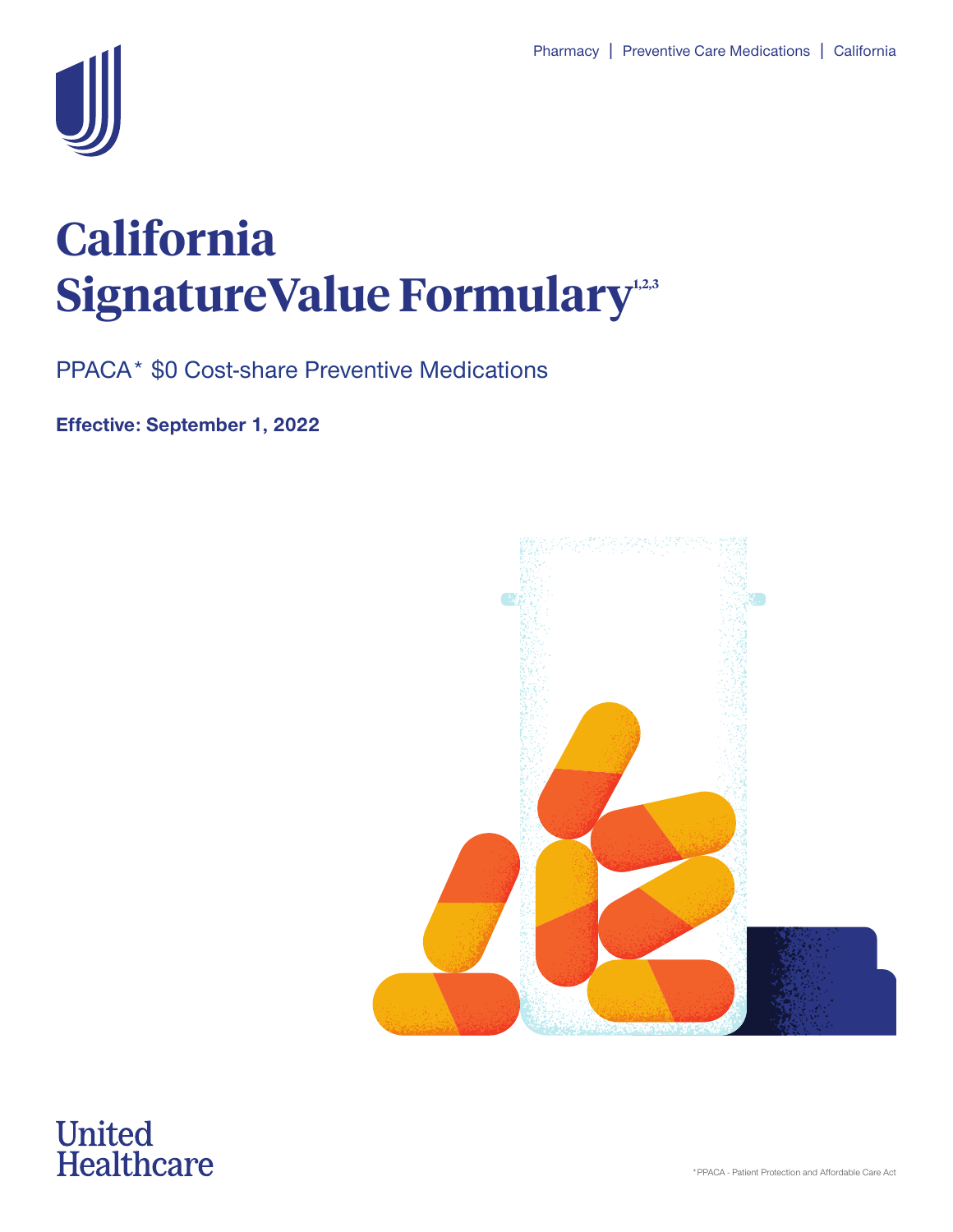#### **U.S. Preventive Services Task Force A & B recommendation medications and supplements4**

The health reform law (Affordable Care Act) makes certain preventive medications and supplements available to you at no cost — both prescription and over-the-counter (OTC). The following preventive medications are covered at 100% with \$0 copay when:

- Prescribed by a health care professional
- Age and/or condition appropriate
- Filled at a network pharmacy

| <b>Medication/Supplement</b>                                                                                                                                                                          | <b>Population</b>                                            | <b>Reason</b>                                                          |
|-------------------------------------------------------------------------------------------------------------------------------------------------------------------------------------------------------|--------------------------------------------------------------|------------------------------------------------------------------------|
| <b>Over-the-Counter</b>                                                                                                                                                                               |                                                              |                                                                        |
| Aspirin - 81 mg                                                                                                                                                                                       | Persons who are at risk for<br>preeclampsia during pregnancy | Prevent preeclampsia during pregnancy                                  |
| Aspirin - 81, 162 & 325 mg                                                                                                                                                                            | Recommended age 50-59                                        | Prevent cardiovascular disease and<br>colorectal cancer                |
| Folic acid 400 & 800 mcg                                                                                                                                                                              | Women who are or may become<br>pregnant                      | Prevent birth defects                                                  |
| <b>Bisacodyl EC</b>                                                                                                                                                                                   | Recommended age 45-75                                        | Bowel preparation for colonoscopy<br>needed for colon cancer screening |
| <b>Magnesium Citrate</b>                                                                                                                                                                              | Recommended age 45-75                                        | Bowel preparation for colonoscopy<br>needed for colon cancer screening |
| PEG 3350 (generic Miralax)<br>Only the OTC product is covered at \$0<br>cost-share. The prescription version of this<br>product may be covered with a copay or<br>coinsurance depending on your plan. | Recommended age 45-75                                        | Bowel preparation for colonoscopy<br>needed for colon cancer screening |
| <b>Prescription</b>                                                                                                                                                                                   |                                                              |                                                                        |
| Generic Colyte 240/22.74 g sold as:<br>PEG-3350/electrolytes<br>Gavilyte-C                                                                                                                            | Recommended age 45-75                                        | Bowel preparation for colonoscopy<br>needed for colon cancer screening |
| Generic Golytely 236/22.7 g sold as:<br>PEG-3350/electrolytes<br>Gavilyte-G                                                                                                                           | Recommended age 45-75                                        | Bowel preparation for colonoscopy<br>needed for colon cancer screening |
| <b>Generic Nulytely sold as:</b><br>PEG-3350/NaCl/NaBicarbonate/KCl<br>Gavilyte-N<br><b>Trilyte</b>                                                                                                   | Recommended age 45-75                                        | Bowel preparation for colonoscopy<br>needed for colon cancer screening |
| Fluoride tablets, solution<br>(not toothpaste, rinses)                                                                                                                                                | Children age 0-16 years                                      | Prevent dental cavities if water source is<br>deficient in fluoride    |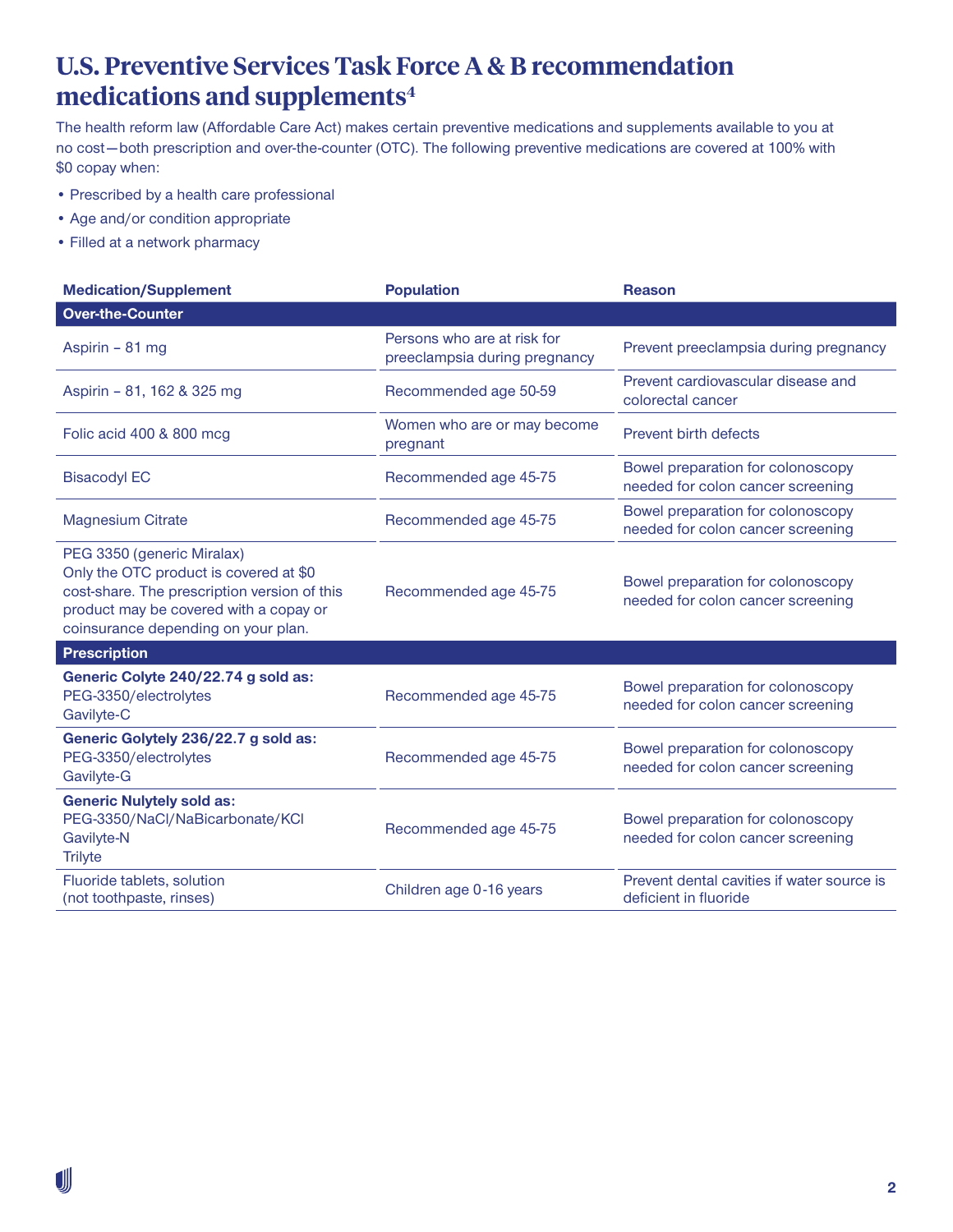#### **Birth control**

#### **Over-the-counter birth control (contraceptives) for women**

#### **Birth Control Contraceptives**

The following forms of birth control (contraceptives) are available OTC and will be covered at \$0 cost share when prescribed by a health care professional and filled at a network pharmacy. Male forms of birth control (contraception) are not currently considered preventive care medications under the Affordable Care Act.

| Contraceptive films   | Contraceptive suppositories                                  |
|-----------------------|--------------------------------------------------------------|
| Contraceptive foams   | Emergency birth control (contraceptives)                     |
| Contraceptive gels    | (AfterPill, generic for Plan B, generic for Plan B One-Step) |
| Contraceptive sponges | Female condoms                                               |

#### **Prescription hormonal birth control (contraceptives)**

**KEY** 

**pill** = Hormonal Birth Control Pill (oral contraceptive)

**ring** = Hormonal Birth Control Ring (contraceptive vaginal ring)

**shot** = Hormonal Birth Control Shot (injectable contraceptive)

**patch** = Hormonal Birth Control Patch (contraceptive transdermal patch)

|      | <b>Brand Hormonal Birth Control (contraceptives)</b>                                                                                                                                  |       |                    |
|------|---------------------------------------------------------------------------------------------------------------------------------------------------------------------------------------|-------|--------------------|
| ring | Annovera                                                                                                                                                                              | pill  | <b>Nextstellis</b> |
| pill | <b>Balcoltra</b>                                                                                                                                                                      | gel   | Phexxi             |
| shot | Depo-Provera 104mg                                                                                                                                                                    | pill  | Slynd              |
| pill | Lo Loestrin FE                                                                                                                                                                        | patch | Twirla             |
| pill | <b>Natazia</b>                                                                                                                                                                        |       |                    |
|      | <b>Generic Hormonal Birth Control (contraceptives)</b>                                                                                                                                |       |                    |
| pill | Afirmelle, Aubra, Aubra EQ, Aviane, Delyla, Falmina, Larissia, Lessina, Levonorgestrel/Ethinyl Estradiol 0.1 mg/20<br>mcg, Lutera, Orsythia, Sronyx, Tyblume, Vienva (generic Alesse) |       |                    |
| pill | Altavera, Ayuna, Chateal, Chateal EQ, Kurvelo, Levonorgestrel/Ethinyl Estradiol, Levora-28, Lillow, Marlissa, Portia<br>(generic Nordette)                                            |       |                    |
| pill | Alyacen 1/35, Cyclafem 1/35, Dasetta 1/35, Nortrel 1/35, Nylia 1/35, Pirmella 1/35 (generic Ortho-Novum 1/35)                                                                         |       |                    |
| pill | Alyacen 7/7/7, Cyclafem 7/7/7, Dasetta 7/7/7, Nortrel 7/7/7, Nylia 7/7/7, Pirmella 7/7/7 (generic Ortho-Novum 7/7/7)                                                                  |       |                    |
| pill | Amethia, Ashlyna, Camrese, Daysee, Jaimiess, Levonorgestrel/Ethinyl Estradiol, Simpesse (generic Seasonique)                                                                          |       |                    |
| pill | Amethia Lo, Camrese Lo, Levonorgestrel/Ethinyl Estradiol 0.1 mg/20 mcg/10 mcg, LoJaimiess (generic<br>LoSeasonique)                                                                   |       |                    |
| pill | Amethyst, Dolishale, Levonorgestrel/Ethinyl Estradiol 0.09 mg/20 mcg (generic Lybrel)                                                                                                 |       |                    |
| pill | Apri, Cyred, Cyred EQ, Desogestrel/Ethinyl Estradiol, Emoquette, Enskyce, Isibloom, Juleber, Kalliga, Reclipsen, Solia<br>(generic Desogen, Ortho-Cept)                               |       |                    |
| pill | Aranelle, Leena (generic Tri-Norinyl)                                                                                                                                                 |       |                    |
| pill | Aurovela, Hailey, Junel, Larin, Microgestin, Norethindrone/Ethinyl Estradiol (generic Loestrin)                                                                                       |       |                    |
| pill | Aurovela 24 FE, Blisovi 24 FE, Hailey 24 FE, Junel 24 FE, Larin 24 FE, Microgestin 24 FE, Tarina 24 FE<br>(generic Loestrin 24 FE)                                                    |       |                    |
| pill | Aurovela FE, Blisovi FE, Hailey FE, Junel FE, Larin FE, Microgestin FE, Norethindrone/Ethinyl Estradiol/Ferrous<br>Fumarate, Tarina FE (generic Loestrin FE)                          |       |                    |
| pill | Azurette, Bekyree, Desogestrel/Ethinyl Estradiol, Kariva, Pimtrea, Simliya, Viorele, Volnea (generic Mircette)                                                                        |       |                    |
| pill | Balziva, Briellyn, Philith, Vyfemla (generic Ovcon-35)                                                                                                                                |       |                    |
| pill | Camila, Deblitane, Errin, Heather, Incassia, Jencycla, Lyleq, Lyza, Nora-BE, Norethindrone 0.35 mg, Norlyda,<br>Norlyroc, Sharobel, Tulana (generic Ortho Micronor, Nor-Q-D)          |       |                    |
| pill | Caziant, Cesia, Velivet (generic Cyclessa)                                                                                                                                            |       |                    |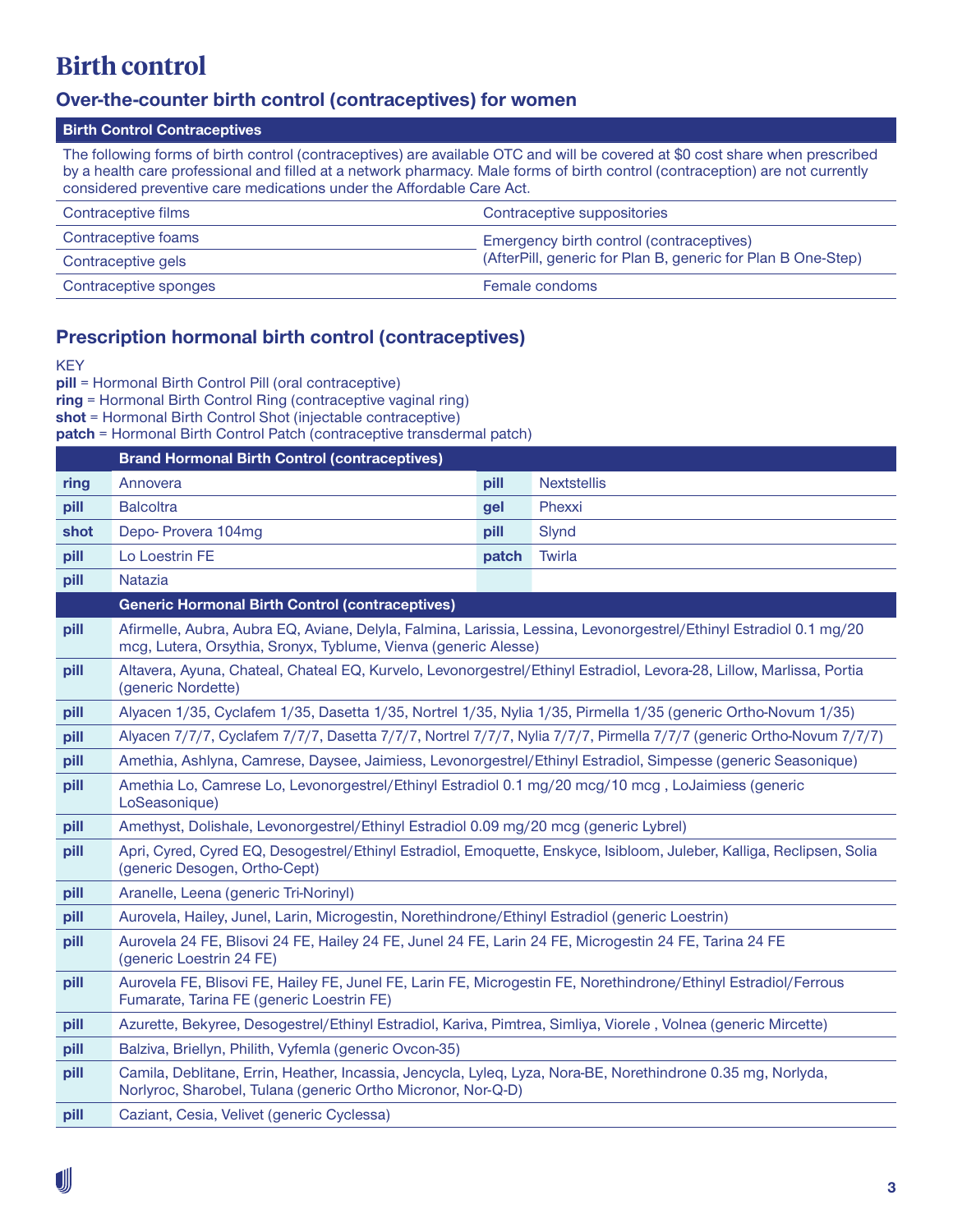|       | Generic Hormonal Birth Control (contraceptives) continued                                                                                                          |  |
|-------|--------------------------------------------------------------------------------------------------------------------------------------------------------------------|--|
| pill  | Charlotte 24 FE, Melodetta 24 FE, Mibelas 24 FE, Norethindrone/Ethinyl Estradiol/Ferrous Fumarate (generic<br>Minastrin 24 FE Chew)                                |  |
| pill  | Cryselle, Elinest, Low-Ogestrel (generic Lo/Ovral)                                                                                                                 |  |
| pill  | Drospirenone/Ethinyl Estradiol 3 mg/20 mcg, Gianvi, Jasmiel, Lo-Zumandimine, Loryna, Nikki, Vestura (generic Yaz)                                                  |  |
| pill  | Drospirenone/Ethinyl Estradiol 3 mg/30 mcg, Ocella, Syeda, Zarah, Zumandimine (generic Yasmin)                                                                     |  |
| pill  | Drospirenone/Ethinyl Estradiol/Levomefolate Calcium 3 mg/20 mcg/0.451 mg (generic Beyaz)                                                                           |  |
| pill  | Drospirenone/Ethinyl Estradiol/Levomefolate Calcium 3 mg/30 mcg/0.451 mg, Tydemy (generic Safyral)                                                                 |  |
| ring  | Eluryng, Etonogestrel/Ethinyl Estradiol 0.12/0.015 mg/24 hr (generic NuvaRing)                                                                                     |  |
| pill  | Enpresse, Levonest, Levonorgestrel/Ethinyl Estradiol, Trivora-28 (generic Triphasil)                                                                               |  |
| pill  | Estarylla, Femynor, Mili, Mono-Linyah, Norgestimate/Ethinyl Estradiol, Nymyo, Previfem, Sprintec, Vylibra (generic<br>Ortho-Cyclen)                                |  |
| pill  | Ethynodiol 1/50, Kelnor 1/50, Zovia 1/50E (generic Demulen 1/50)                                                                                                   |  |
| pill  | Ethynodiol Diacetate/Ethinyl Estradiol 1/0.035 mg, Kelnor 1/35, Zovia 1/35, Zovia 1/35E (generic Demulen 1/35)                                                     |  |
| pill  | Fayosim, Levonorgestrel/Ethinyl Estradiol, Rivelsa (generic Quartette)                                                                                             |  |
| pill  | Gemmily, Merzee, Norethindrone/Ethinyl Estradiol/Ferrous Fumarate, Taysofy (generic Taytulla)                                                                      |  |
| pill  | Iclevia, Introvale, Jolessa, Levonorgestrel/Ethinyl Estradiol 0.15 mg/30 mcg, Setlakin (generic Seasonale)                                                         |  |
| pill  | Kaitlib FE Chew, Layolis FE Chew, Norethindrone/Ethinyl Estradiol FE Chew (generic Generess FE Chew)                                                               |  |
| shot  | Medroxyprogesterone Acetate (generic Depo-Provera 150mg)                                                                                                           |  |
| pill  | Necon 1/50 (generic Norinyl 1/50)                                                                                                                                  |  |
| pill  | Necon 0.5/35, Nortrel 0.5/35, Wera 0.5/35 (generic Brevicon, Modicon)                                                                                              |  |
| pill  | Necon 10/11 (generic Ortho-Novum 10/11)                                                                                                                            |  |
| pill  | Norethindrone/Ethinyl Estradiol/Ferrous Fumarate 0.4 mg/35 mcg/75 mg, Wymzya FE (generic Femcon FE)                                                                |  |
| pill  | Norgestimate/Ethinyl Estradiol, Tri-Estarylla, Tri Femynor, Tri-Linyah, Tri-Mili, Tri-Nymyo, Tri-Previfem, Tri-Sprintec,<br>Tri-Vylibra (generic Ortho Tri-Cyclen) |  |
| pill  | Norgestimate/Ethinyl Estradiol, Tri-Lo-Estarylla, Tri-Lo-Marzia, Tri-Lo-Mili, Tri-Lo-Sprintec, Tri-VyLibra Lo<br>(generic Ortho Tri-Cyclen Lo)                     |  |
| pill  | Tilia FE, Tri-Legest FE (generic Estrostep FE)                                                                                                                     |  |
| patch | Xulane, Zafemy (generic Ortho Evra)                                                                                                                                |  |

#### **Prescription cervical caps and diaphragms for birth control (contraceptives)**

| <b>Brand Cervical Caps</b> |
|----------------------------|
| Femcap                     |
| <b>Brand Diaphragms</b>    |
| Caya                       |
| Omniflex                   |
| <b>Wide-Seal</b>           |

#### **Prescription emergency birth control (contraceptives)**

| <b>THOUGHAMM SHIPLE SHIPLE AND AN ARTICLE CONTRACTOR</b> |
|----------------------------------------------------------|
| <b>Brand Emergency Birth Control (contraceptives)</b>    |

**AfterPill** 

ella

Plan B One-Step

#### **Generic Emergency Birth Control (contraceptives)**

Aftera, EContra EZ, EContra One-Step, Levonorgestrel 1.5 mg, My Choice, My Way, New Day, Opcicon One-Step, Option 2, React, Take Action (generic Plan B One-Step)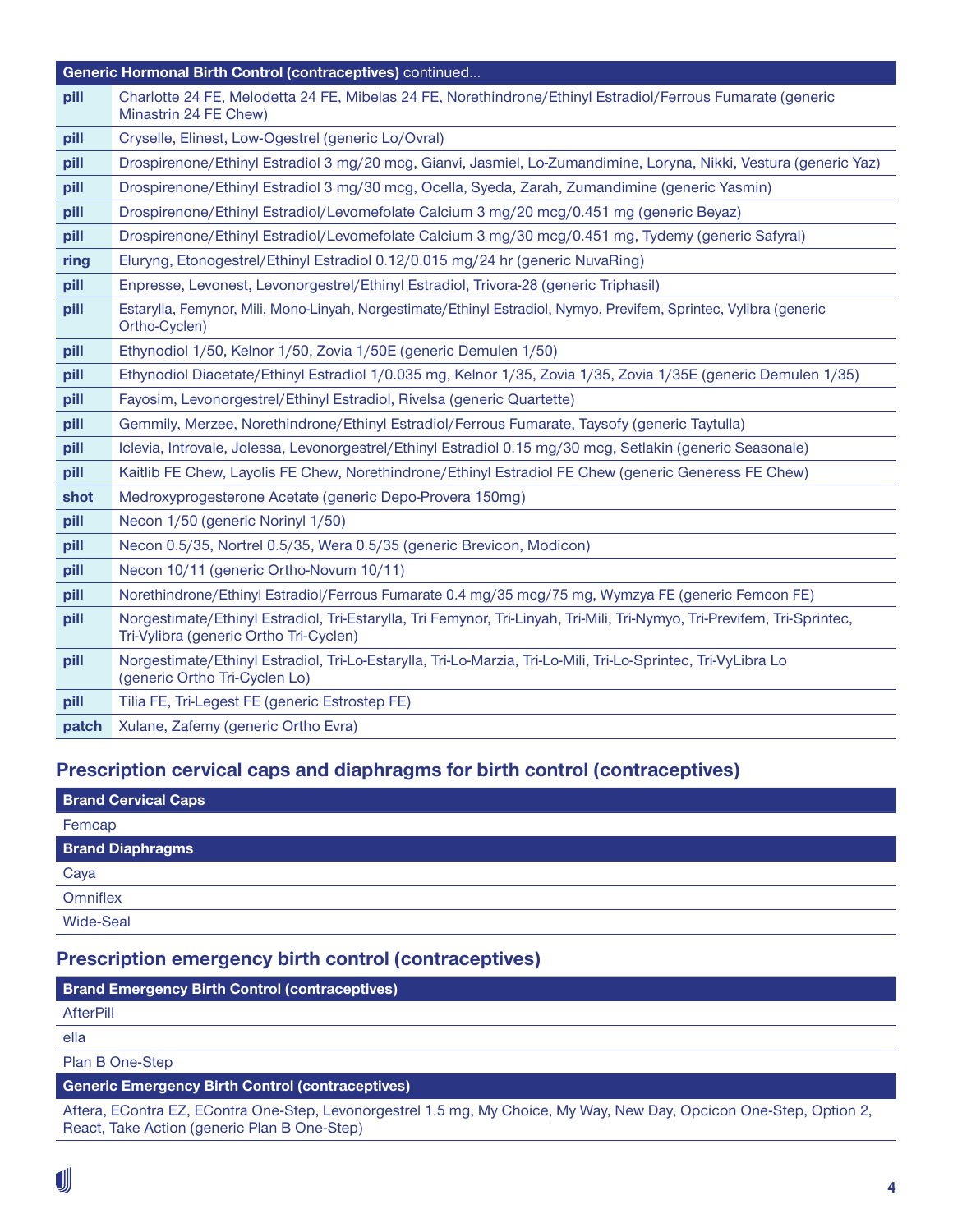#### **Tobacco cessation medications4**

If you need help to quit smoking or using tobacco products, these preventive medications are available to you at \$0 cost-share. To qualify, you need to:

- Be age 18 or older
- Get a prescription for these products from your doctor, even if the products are sold over-the-counter (OTC)
- Fill the prescription at a network pharmacy

**Over-the-Counter Tobacco Cessation Medications** 

Nicotine Replacement Gum

Nicotine Replacement Lozenge

Nicotine Replacement Patch

**Prescription Tobacco Cessation Medications** 

Bupropion sustained-release (generic Zyban) Tablet

Nicotrol Inhaler

Nicotrol Nasal Spray

varenicline tartrate (generic Chantix) tablet

#### **Human Immunodeficiency Virus (HIV) preventive medications**

For members who have a higher chance to become infected with HIV but are not yet infected, these preventive medications are available at \$0 cost share.

#### **HIV Pre-exposure Prophylaxis Medications**

Descovy 200-25mg tab<sup>5</sup>

emtricitabine + tenofovir disoproxil fumarate 200-300mg tab (generic Truvada)

tenofovir disoproxil fumarate tab 300mg (generic Viread)<sup>5</sup>

#### **Breast cancer preventive medications4**

For members who are at increased risk for breast cancer but have not had breast cancer, these preventive medications are available at \$0 cost-share. To qualify, you must:

- Be age 35 or older
- At increased risk for the first occurrence of breast cancer after risk assessment and counseling
- Prescriber must contact us to confirm use is for breast cancer prevention

These medications are typically covered at the customary cost-share amount for your plan for the treatment of breast cancer, to prevent breast cancer recurrence and for other indications. They are available at \$0 cost-share to prevent the first occurrence of breast cancer if your prescriber contacts us to confirm use is for breast cancer prevention. If you qualify, you can receive these drugs at \$0 cost-share for up to five years, minus any time you have been taking them for prevention.

| <b>Breast Cancer Medications</b> |                                                                           |
|----------------------------------|---------------------------------------------------------------------------|
| anastrozole <sup>6</sup>         | Prescriber must contact us to confirm use is for breast cancer prevention |
| exemestane <sup>6</sup>          | Prescriber must contact us to confirm use is for breast cancer prevention |
| letrozole <sup>6</sup>           | Prescriber must contact us to confirm use is for breast cancer prevention |
| raloxifene <sup>6</sup>          | Prescriber must contact us to confirm use is for breast cancer prevention |
| tamoxifen <sup>6</sup>           | Prescriber must contact us to confirm use is for breast cancer prevention |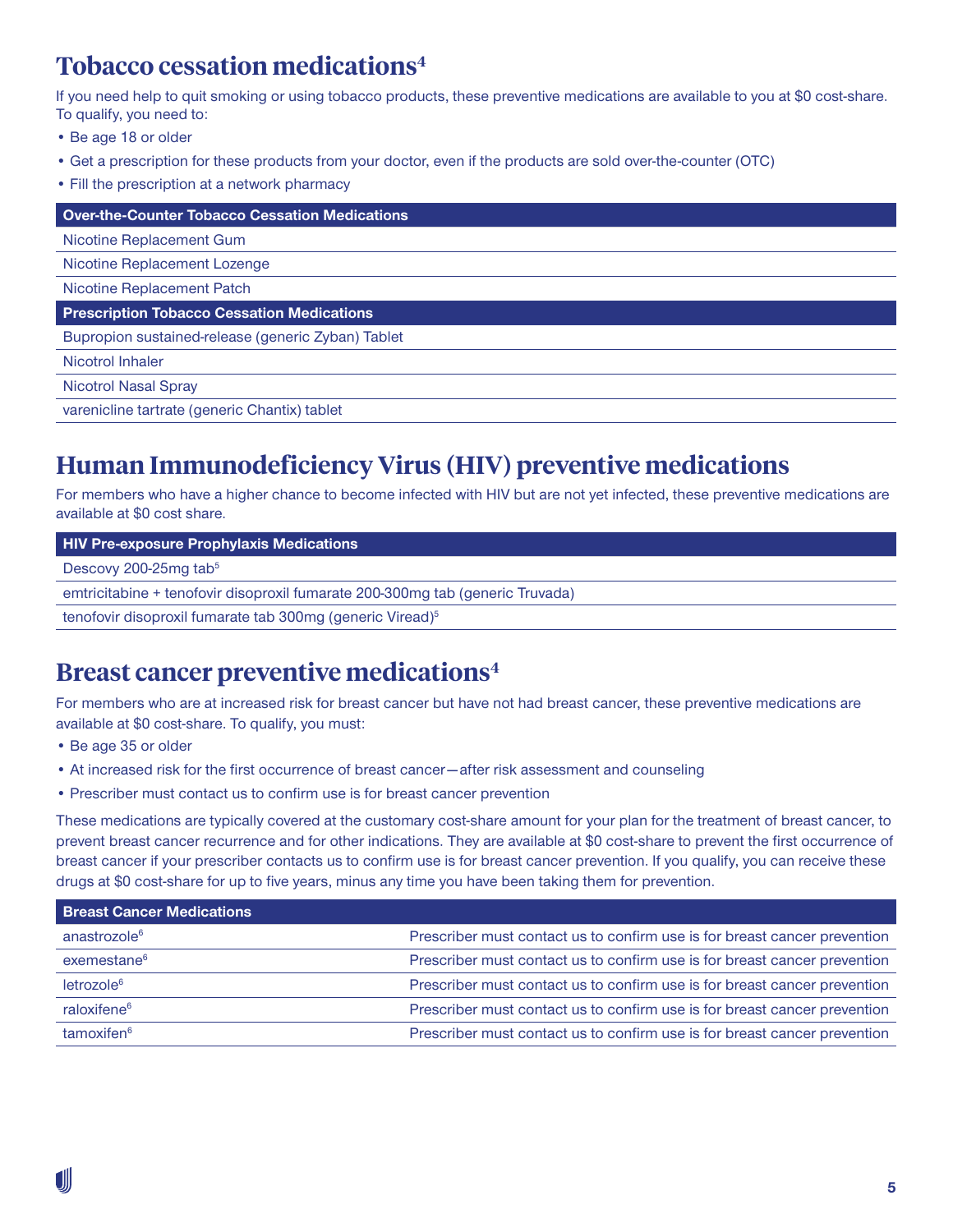### **Statin preventive medications4**

The U.S. Preventive Service Task Force recommends that adults without a history of cardiovascular disease (CVD) — symptomatic coronary artery disease or stroke — use a low-to-moderate-dose statin for the prevention of CVD events in individuals who meet the following criteria:

- Are age 40-75, **and**
- Have one or more cardiovascular risk factors (high cholesterol, diabetes, hypertension, or smoking), **and**
- A calculated 10-year risk of a cardiovascular event of 10% or greater

| <b>Statin Medications</b>                                  |                                                   |
|------------------------------------------------------------|---------------------------------------------------|
| lovastatin (generic Mevacor) - All strengths               |                                                   |
| atorvastatin (generic Lipitor) 10 & 20 mg <sup>7</sup>     | Prescriber must contact us to confirm risk of CVD |
| simvastatin (generic Zocor) 5, 10, 20 & 40 mg <sup>7</sup> | Prescriber must contact us to confirm risk of CVD |

### **Gonococcal Ophthalmia Neonatorum preventive medication**

The U.S. Preventive Service Task Force recommends prophylactic ocular topical erythromycin ointment administration for all newborns to prevent gonococcal ophthalmia neonatorum. Typically this medication is administered after birth in a hospital setting and covered under the medical benefit. If the birth of a newborn occurs outside of the hospital setting, administration of this medication after birth is still recommended and may be covered under the pharmacy benefit.

This medication is typically covered at the customary cost-share amount for your plan. However, it is available at \$0 cost-share for newborn babies 0-1 month of age. For parents trying to get this medication before the birth of the baby, the prescriber must contact us to confirm use is for gonococcal ophthalmia neonatorum prevention to receive this drug at \$0 cost-share.

#### **Gonococcal Ophthalmia Neonatorum Medication**

erythromycin ophthalmic ointment 0.5%<sup>8</sup> Prescriber must contact us if outside of age limit to confirm use is for gonococcal ophthalmia neonatorum prevention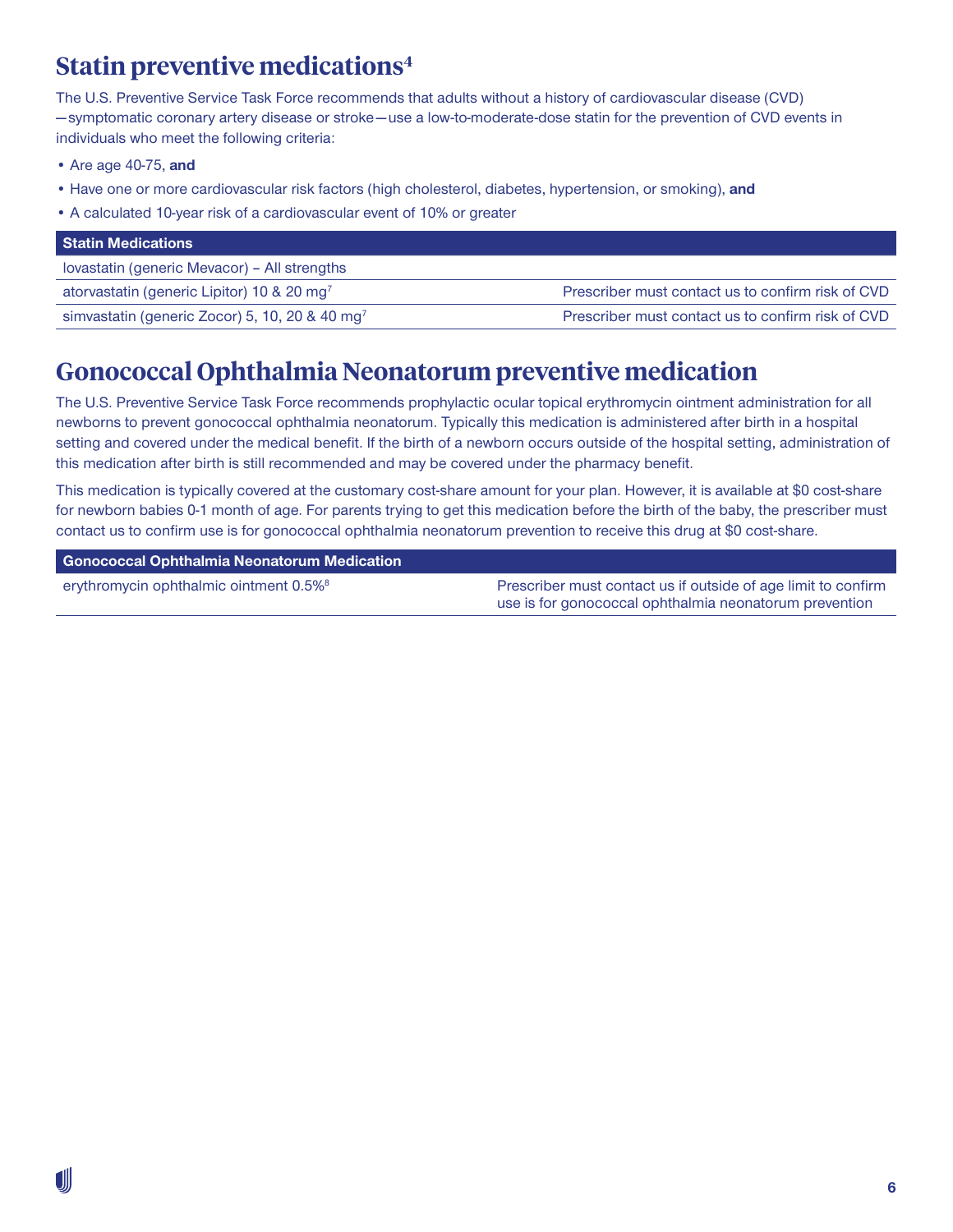## **Frequently asked questions**

Under the health reform law, health plans must cover U.S. Preventive Services Task Force A & B Recommendation medications and FDA-approved prescription and over-the-counter (OTC) contraceptives for women at 100 percent without charging a copayment, coinsurance or deductible when:

- Prescribed by a health care professional
- Age and/or condition appropriate
- Filled at a network pharmacy

To comply with these regulations which continue to be clarified further by the U.S. Dept. of Labor, Health & Human Services and the Treasury, UnitedHealthcare offers this list of \$0 cost-share Preventive Care Medications.

#### **Which preventive care medications are available at \$0 cost-share?**

Refer to the list in this document, sign in to [myuhc.com](http://myuhc.com), or call the number on the back of your health plan ID card for a list of medications covered at \$0 cost-share.

Please note, in order to obtain coverage at no cost for preventive care medications and products (including overthe-counter) you will need a prescription from your health care professional.

Your **medical benefit** will also cover other forms of birth control such as IUDs, implants and surgical sterilization (having your tubes tied).

#### **What if my plan has a religious or moral exemption for covering contraceptives?**

Some plans may not have coverage for contraceptives if your employer or plan sponsor elects a religious or moral exemption under applicable law. However, you will still have coverage at \$0 cost-share of the U.S. Preventive Services Task Force A & B Recommendation medications listed on the Preventive Care Medications list, such as aspirin, tobacco cessation and breast cancer preventive medications.

#### **If I need to take preparation medications before a preventive colonoscopy, how can I get these for no cost?**

If you are scheduled for a preventive colonoscopy, ask your doctor for a prescription for one of the \$0 cost preparation medications. You can fill this prescription at a retail network pharmacy.

If you need a prescription medication to prepare for a colonoscopy that is **not preventive**, these medications may still be covered with a copayment or coinsurance.

#### **If I'm at risk for cardiovascular disease, how can I get statin medications at no cost to me?**

If you are a member age 40-75, and at risk for cardiovascular disease, your doctor may offer to prescribe statin medications. Select statins are covered at no cost-share for individuals who have certain risk factors for cardiovascular disease. Depending on the medication, your doctor may need to contact us to get medications approved for you at no cost if you meet coverage criteria. For members who don't meet this \$0 cost-share criteria or if the prescriber does not contact us, those statins will continue to be covered at the customary cost-share amount for your plan.

#### **How can I get preventive medications to help me stop using tobacco at no cost?**

If you are age 18 or older and want to quit using tobacco products, talk to your doctor about medications that can help. If your doctor decides this therapy is right for you, they may prescribe an over-the-counter or prescription medication.

#### **If I'm at risk for HIV (Human Immunodeficiency Virus) but have not been infected, how can I get preventive drugs for \$0 cost share?**

If you are a member not yet infected with HIV, talk to your doctor about your risk of getting HIV. If your doctor decides this treatment is right for you, your doctor may offer to prescribe risk-reducing medications, such as emtricitabine + tenofovir disoproxil fumarate 200-300mg tablet (generic Truvada), Descovoy 200-25mg tablet or tenofovir disoproxil fumarate 300mg tablet. When prescribed for HIV prevention, these medications will process for \$0 cost-share. When prescribed for treatment of HIV, which is commonly used in combination with other anti-viral medications, these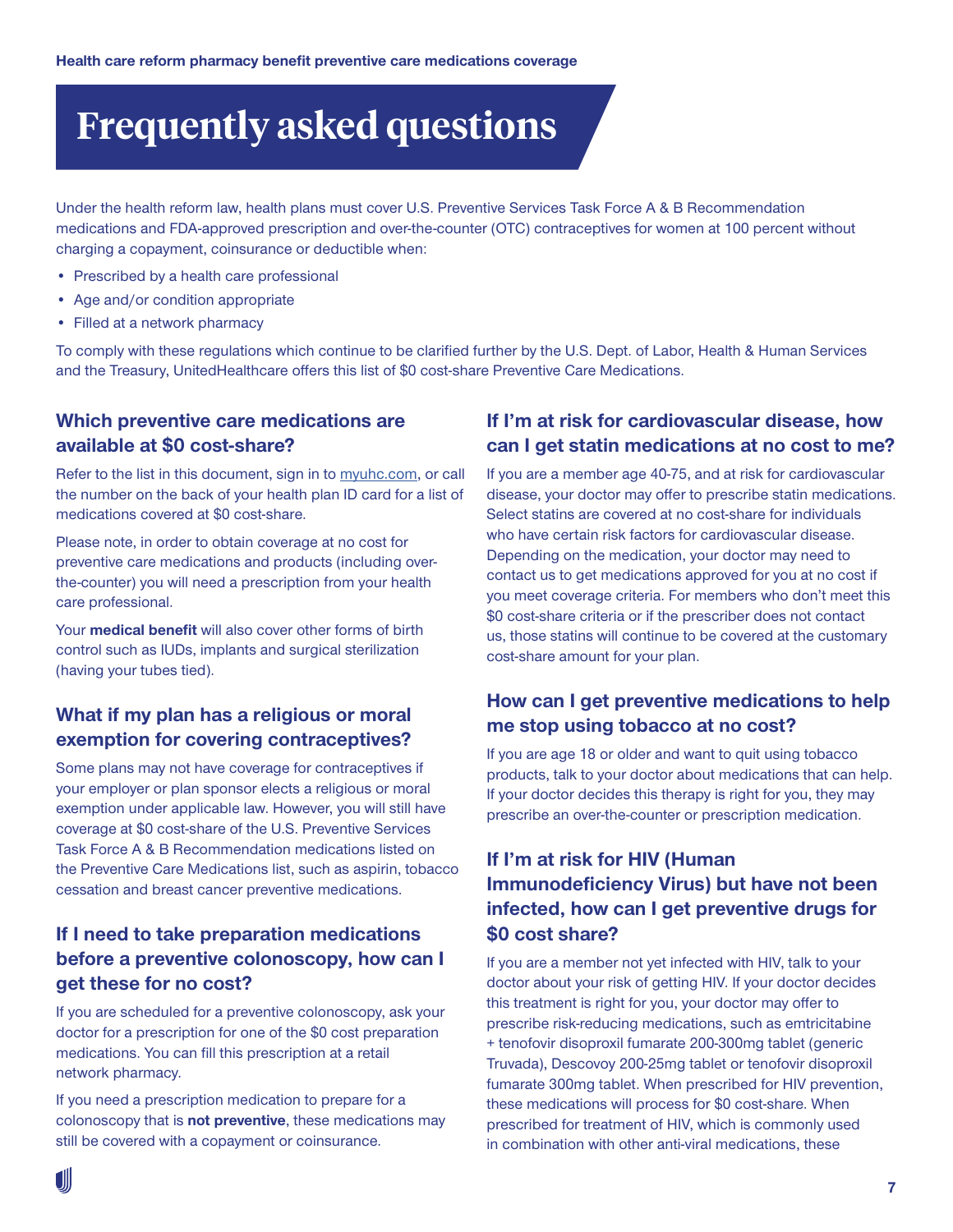medications may process for your standard cost-share. If your medication is processing with a cost-share and you or your doctor feel it should be covered at \$0, your doctor may notify us that the medication is being used for HIV prevention and the drug will be covered at \$0 cost-share.

#### **If I'm at risk for breast cancer, how can I get preventive medications for no cost?**

If you are a member age 35 or older, talk to your doctor about your risk of getting breast cancer if you have not had it.

If your doctor decides these drugs are appropriate for you, your doctor may offer to prescribe risk-reducing medications, such as anastrozole, exemestane, letrozole, raloxifene or tamoxifen.

Your doctor can contact us to get these approved for you at \$0 cost-share if you meet coverage criteria.

#### **How can I get aspirin to prevent preeclampsia during pregnancy for no cost?**

Low-dose or baby aspirin (81 mg) is available at no cost to pregnant persons at risk for preeclampsia. If you are pregnant and at risk for preeclampsia, ask your doctor about whether low-dose aspirin can help. If so, your doctor can give you a prescription for low-dose aspirin to be filled at a retail network pharmacy at no cost to you.

#### **How can I get medications to prevent gonococcal ophthalmia neonatorum in my newborn's eyes?**

Erythromycin ophthalmic ointment 0.5% is available at no cost to newborns 0-1 month of age. If you are a parent trying to get this medication before the birth of your baby, your prescriber must contact us to receive this drug at \$0 cost-share.

#### **Will this drug list change?**

Drug lists can and do change, so it's always good to check. You can find updated information by:

- Signing in to **[myuhc.com](https://www.myuhc.com)**, and going to Pharmacy Information
- Calling the number on your health plan ID card

#### **What if I have a high-deductible or consumer-driven health (CDH) plan?**

The same no-cost options on the list applicable to your plan will be available to you if you are in one of these plans. If you fill a prescription for covered products not on your plan's no-cost drug list, you will need to pay the full cost, until your pharmacy plan deductible is reached.

#### **Are the no-cost Preventive Care Medications available at both retail and mail pharmacies?**

Preventive Care Medications are available at both network retail pharmacies and the mail order pharmacy for plans with a mail order benefit.

#### **What if the health care reform law requirements for preventive care medication coverage change?**

If the law requiring plans to provide preventive care medications at no additional cost changes, information on how your costs may be impacted will be available to you by:

- Signing in to **[myuhc.com](https://www.myuhc.com)**, and going to Pharmacy Information
- Calling the number on your health plan ID card

#### **What if my doctor prescribes a similar preventive medication that is not on this list?**

The health reform law allows plans to use reasonable medical management to decide which product/medications are provided at \$0 cost-share. If you choose a no-cost product from the list applicable to your plan, your cost at the pharmacy will be \$0. If you choose a covered product/medication that is not on the list, a copay or coinsurance may be required. And this cost will apply to your deductible if you have one.

You can ask your doctor for a prescription for one of the medications on this list that your doctor feels would work for you. For some medical reasons, your doctor may decide you need a medication that is not on this list.<sup>9</sup> If so, you can request the medication you need by calling the number on your health plan ID card, and asking how to obtain coverage at no cost. Medical reasons may include side effects, and whether you can use the medication/product as required. Your doctor may visit **[uhcprovider.com](http://uhcprovider.com)** for details on how to submit and what information to include with **[Patient](https://www.uhcprovider.com/content/dam/provider/docs/public/resources/pharmacy/COMM-Patient-PACA-Zero-Cost-Share-Exemption-Request.pdf)  [Protection and Affordable Care Act \\$0 Cost-Share](https://www.uhcprovider.com/content/dam/provider/docs/public/resources/pharmacy/COMM-Patient-PACA-Zero-Cost-Share-Exemption-Request.pdf)  [Preventive Medications Exemption Requests](https://www.uhcprovider.com/content/dam/provider/docs/public/resources/pharmacy/COMM-Patient-PACA-Zero-Cost-Share-Exemption-Request.pdf)**.